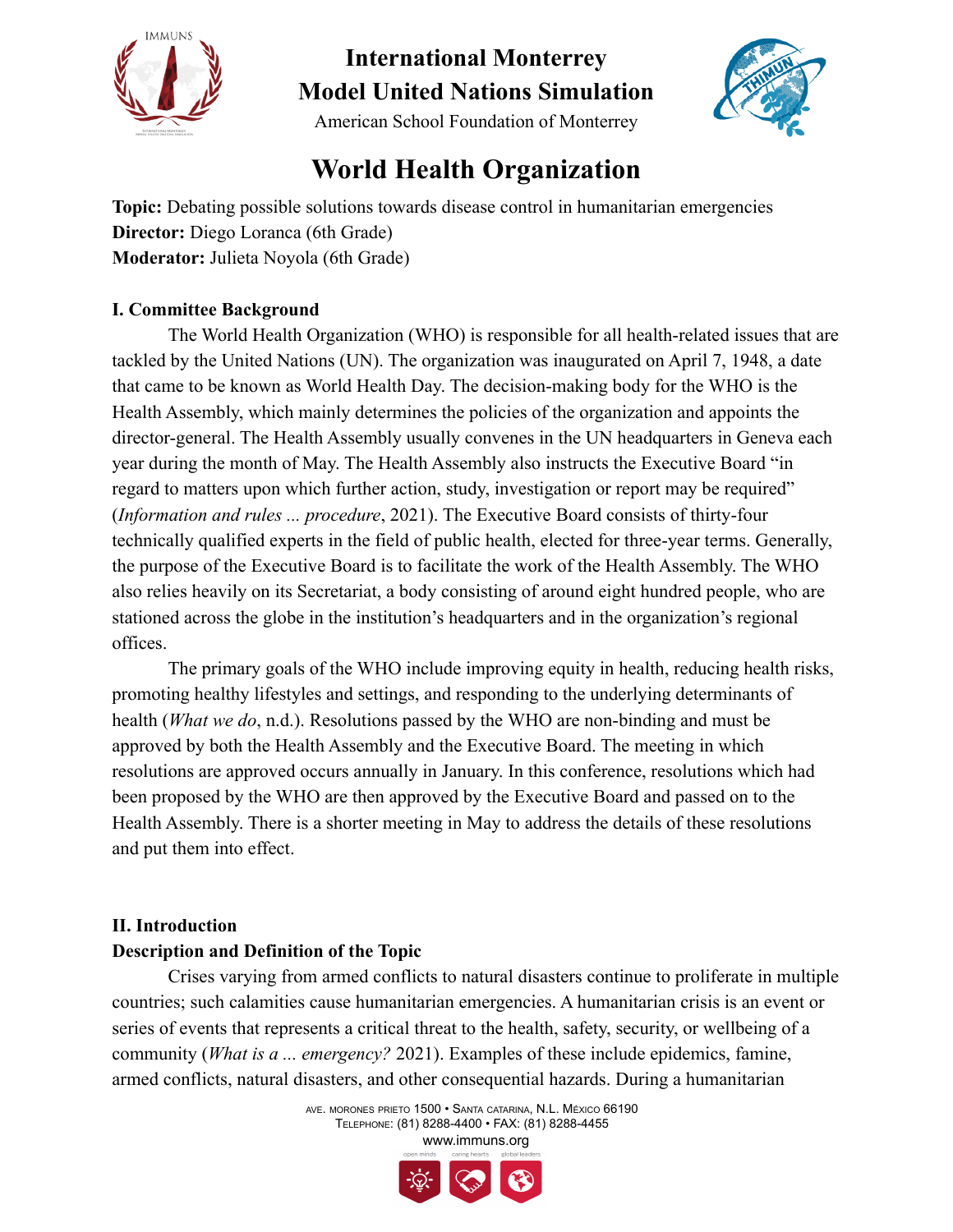

American School Foundation of Monterrey



emergency, populations can not withstand the negative consequences by themselves, overwhelming their capacity to cope. Moreover, those affected get resettled in temporary locations with high population densities, receiving inadequate food, shelter, unsafe water, and poor sanitation—all characteristics of sudden population displacement. These conditions exacerbate the spread of transmittable diseases, causing excess morbidity and mortality. As stated by the World Health Organization: "various risk factors interact to produce a higher incidence of diarrhoeal diseases, acute respiratory infections, vaccine-preventable diseases such as measles, and vector-borne diseases such as malaria" (*Disease control in ... emergencies* 2006). This, in turn, leads to serious health and socioeconomic consequences.

#### **The Problem**

The spread of disease in humanitarian crises is now condemning millions of individuals to unsustainable, threatening situations. The issue is that complications, including unsafe water, sanitation, and hygiene, are coupled with other risks, such as mass population and displacement, making matters worse (Hammer et al., 2018). In 2020, the WHO published a report demonstrating that "death rates among refugees and displaced persons are over 60 times the baseline rate, with over three-quarters of these deaths being due to communicable diseases" (*Global Humanitarian Response ... COVID-19* 2020). Additionally, these crises have severe impacts on low and middle-income countries. Vulnerable nations already suffer from poverty, inequality, malnutrition, and a lack of basic needs, causing them to be less prepared to respond during the emergencies. Thus, their vulnerability compromises their ability to deal with the dilemma. At the same time, migrants and those displaced by conflict have lower vaccination rates and lack fundamental medical care; according to the WHO, "1.6 billion people in the world have no access to basic medical care" (*What are the ... today?* 2021). The implications of such a situation is that infectious disease and access to health care are both a substantial impediment to humanitarian aid. Nations undergoing armed conflicts are also victims of the problem; insecurity resulting in social disruption intensifies the risk of disease by hindering their access to health services, "making adequate humanitarian responses more difficult" (Hammer et al., 2018). Likewise, women's social status in humanitarian crises presents a significant issue: "during such emergencies, women lose access to family planning services, prenatal care, postpartum care, and other health services" (*Why are women ... crises?* 2021). Hence, the heightened risk of female health and safety makes them vulnerable to disease.

The problem fails to end because disease control in humanitarian emergencies regularly demands a large-scale international response. While research in this field is growing, there remains inadequate understanding of the risk factors associated with transmittable diseases in humanitarian crises. Besides, although progress in the control of specific communicable diseases

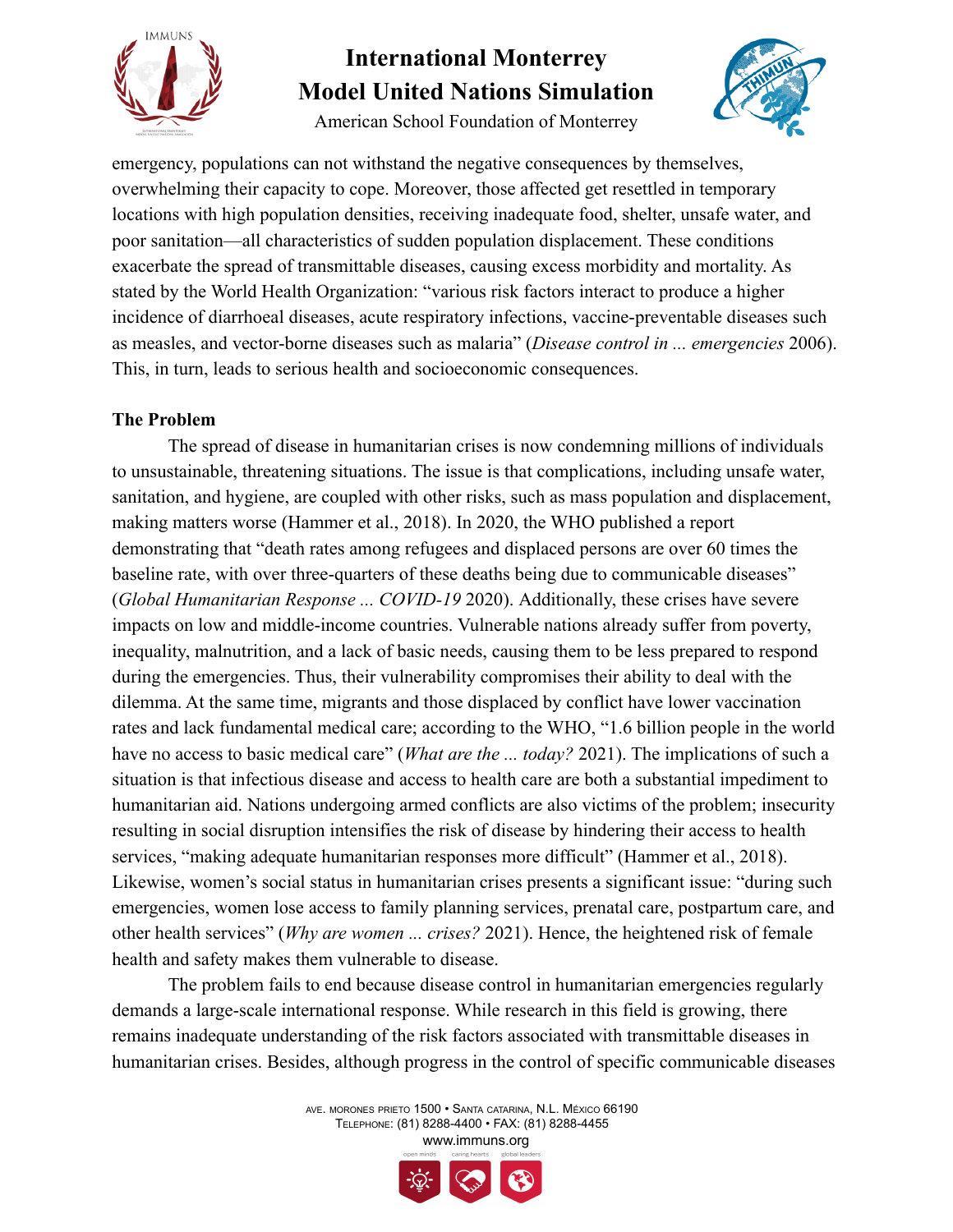

American School Foundation of Monterrey



has been achieved, complex emergencies affecting vast geographical areas pose a greater challenge. Yet, it is imperative to reach a solution seeing that the United Nations Office for the Coordination of Humanitarian Affairs (OCHA) predicts that this problem will get worse, especially with the rise of the COVID-19 pandemic. The OCHA estimates that around "235 million people around the world will be dependent on humanitarian aid and protection in 2021, increasing 41% in one year" (*Global Humanitarian Overview 2021* 2021).

### **III. History of the Topic Chronological History of the Topic**

One of the most complex relationships comes from contagious diseases and humanitarian crises, which often complement each other to culminate into catastrophic results. That is why, historically it has been human tendency to create temporary or permanent methods that mitigate the presence of these illnesses, especially when there are external factors involved that worsen the circumstance to the point where there are significant declines in the population. For example, in the 1300s, the strain of Y. Pestis became prevalent in the Eastern Asian nation of Mongolia, which was believed to be "passed to humans by a type of marmot known as tarabagan" (Podewils et al., 2006). This disease came at a period of tension between the Mongol King Jani Beg and the communities surrounding his conquested lands. Hence, when thousands of the Tatar troops belonging to Beg began to exhibit symptoms of infection, it was not long before the disease was transmitted to the inhabitants along the borders, and subsequently to the nearby European countries. At first, the soldiers did not have any intentions of spreading the deadly strain, yet as they began to suffer massive losses from conflicts they had with the Genoese traders and Muslim collective, under direct orders, the infected corpses were thrown to the city walls of Kaffa as a direct biological warfare attack. Paired with the substandard conditions that Genoese individuals had to undergo and susceptibility to hypothermia as "they escaped through the black sea", the notorious Black Plague gradually spread within the parameters of Constantinople (*Cause and outbreak* 2021). Soon, the epidemic would present itself to a population that was not prepared to fight it. In fact, the Middle Ages proved to be a perfect environment for the Bubonic Plague, as homes would typically be cold, lack any hygienic measures, and were located in streets that were infested with natural carriers of this illness including rats and fleas. Not to mention, nations like Greece and Bulgaria suffered from massive tsunamis that caused mass destruction of physical property and left citizens prone to more diseases, as floating debris scattered around populous areas and contaminated the local water supply. Furthermore, the governments did not have any knowledge of what medical resources could fully fix the problem; therefore, succumbing to solutions such as "ordering ship

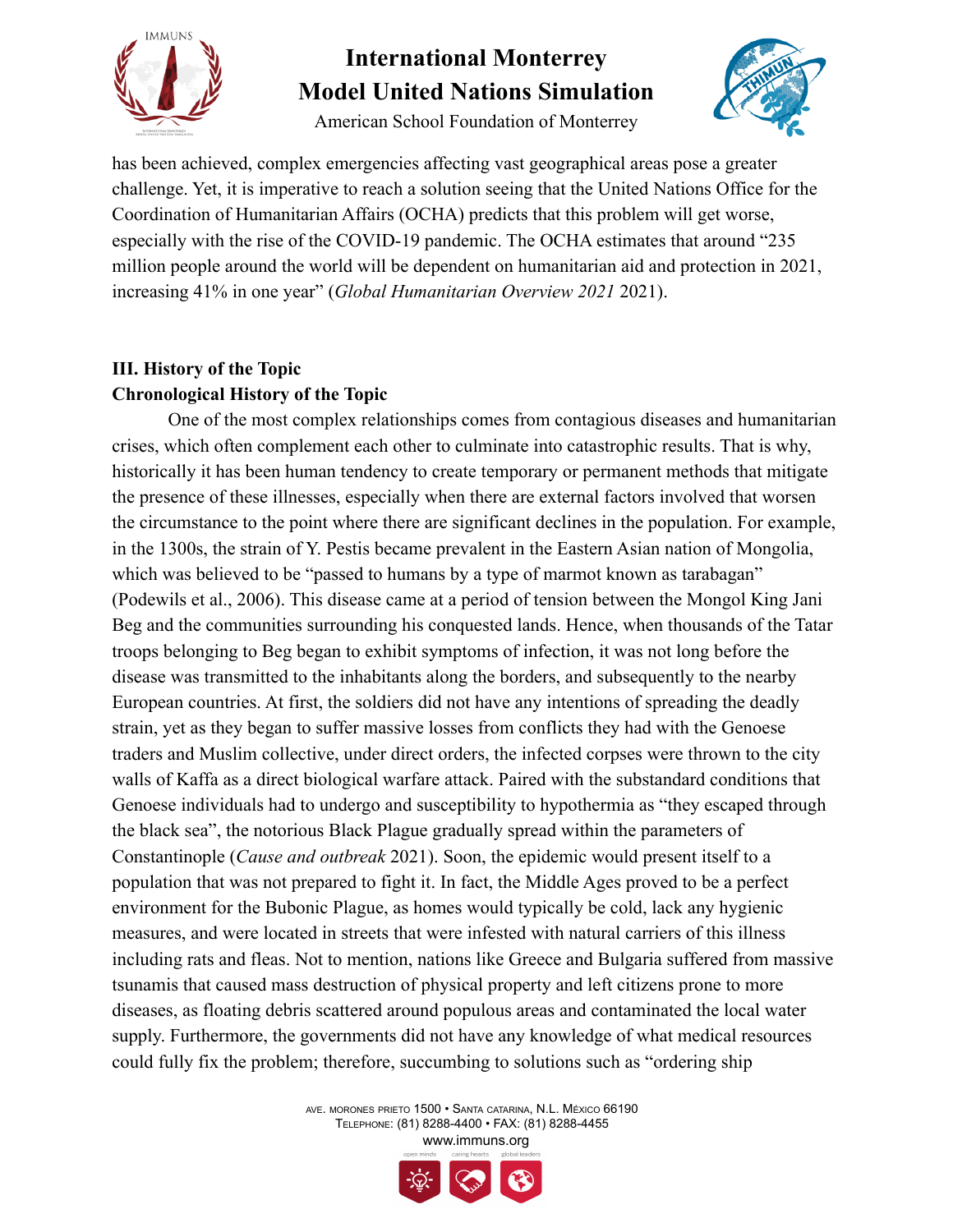

American School Foundation of Monterrey



inspections and burning those with contagions, shutting down taverns, and restricting wine from unknown sources" to restrict the movement of people (Seven, 2020). Even using the Flagellants, religious figures influenced by the Catholic Church sought to release the disease out of their bodies by whipping themselves as signs of penance, all the while deeming it a punishment for the sins of society. Although these remedies proved to be unsuccessful, as "between 1347 and 1351, the plague killed an estimated 25 million people", they marked the need for authorities to take into consideration the humanitarian impacts of illnesses and the urgency to address both political and medical crises prematurely before they create irreversible damage.

By the early 1800s, the medical field transformed its approach from relying largely on the assumptions of exterior forces to acting solely on the basis of empirical research. One of the main reforms came with how hospitals operated. Before this change, medical centers were allowed to house multiple individuals, regardless of the severity and how contagious their sicknesses were. Nonetheless, "with recommendations on sanitation and hospital environment first outlined in Notes on Nursing (1860)", it was a requirement for patients to be isolated in different spaces to control any possibility of cross-infection (Wright, 2014). Even though it was a small change in common procedures, it prevented patients from worsening due to outermost bacteria, fungi, and other factors that could affect their condition, while keeping them in a quarantine state where they could not pass on or recieve an illness from others. Another control measure was the encouraged use of vaccines, a substance that helps the body produce enough antibodies for immunity against a particular disease. This innovation proved its efficiency with the success of the cowpox vaccine in 1796 that created immunity to a once deadly disease; in the process, it "quickly [made] the practice widespread" (*All Timelines Overview* 2021). Unlike the previous methods discovered, this measure became a necessity, as armed conflicts, inadequate food sources, cultural shifts, and other factors became a breeding ground for illnesses that could only be halted in the long-term with immunization. Additionally, the massive quantities that this product could be produced in, aided in targeting a greater number of those passing through humanitarian disasters.

In 1846, a Measles outbreak took place in the Faroe Islands. Measles, a disease that spreads through respiratory droplets from an infected human to non-infected human and causes visible Koplik's spots to appear, killed somewhere around one and two percent of the population in that area, until it dwindled down due to the "critical community size" of 250,000 (Harper, 2020). Yet, this only signaled its ability to thrive in high population environments, so if transmitted in areas of high density with similar underdeveloped infrastructure as the Faroe Island, it is bound to cause more harm at a greater scale. Four years later, in the midst of a transitional period for the government of Hawaii, "several epidemics struck Hawaii, beginning with measles and pertussis, then diarrhea and influenza" (Ludlow, et al., 2015). With plantation

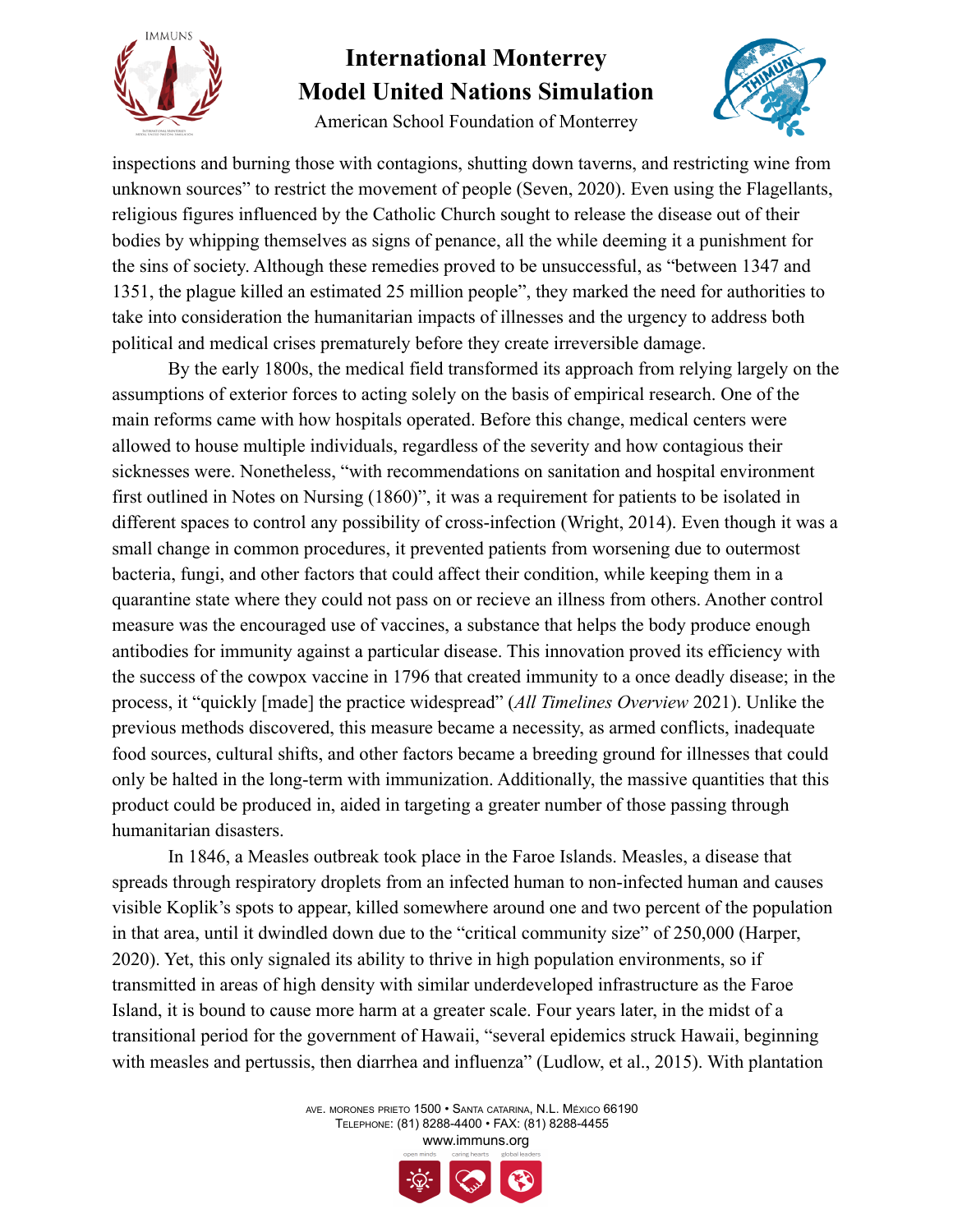

American School Foundation of Monterrey



workers not being taken care of by the government and alternative medicine largely being the sole cure available, "10% to 33% of the population died from Hilo, Hawaii, to [throughout] all the islands"; making the disease to continue spreading until it became a health crisis for the international community, where "7–8 million children died each year due to Measles virus infections" (Ludlow, et al., 2015). Similarly, tuberculosis, a bacteria that ambushes the lungs, worked in a fashion where it would seasonally infect millions of people, especially those belonging to a lower socioeconomic status. The first wave happened "during the Industrial Revolution, the second during WWI, and later during the HIV epidemic" (Ludlow, et al., 2015). The rise of this bacteria is attributed to the overcrowding that happened with women and children during WWI and the malnutrition that weakened the immunologic defense of the individuals within the previously mentioned period of time; as a result, enhancing the overall progression of tuberculosis. Fortunately, for both of these cases, after the vaccine was introduced to the communities affected and later on to the South-East Asian and African Region that developed varying strains: they decreased both the mortality and infection rate. In fact, for "TB it was cut by half" and for measles at approximately "80% less" than what it was in 1990 (*Tuberculosis* 2021). By the end of the 20th century, it became evident in the medical field that the creation and distribution of vaccines was the most appropriate solution to eradicate diseases from areas that cannot afford the negative effects that they entail. Now, ensuring access to the immunization process is the cornerstone of public health, primarily when there are emergencies that compromise the livelihoods of individuals and drive nations to be completely distraught.

Even though the vaccine is still an integral part of disease control in regions riddled with illnesses, it still needed support from other systems, as it mainly worked in circumstances where populations were able to receive the medicine, rather than "those that suffered large-scale displacements and the disruption of normal life to an extent that is beyond the means of typical coping mechanisms of a society" (Reed & Keely, 2001). For instance, at the end of the breakup of Yugoslavia, when the Kosovo Liberation Army emerged in non-violent uprisings, as a counterattack measure, the Serbian forces began an ethnic cleansing campaign against the Muslim Albanian majority. At the end of the armed conflict and "movement of 375,000 Kosovars refugees to neighboring Albania", a large outbreak of Tularemia occurred in Kosovo. This proved to manifest itself into a complex emergency, as the disease surveillance and outbreak response collapsed in a matter of months. Additionally, NATO had diminished the violence; nevertheless, the country still remained under "severe social and economic disruption", with a "breakdown of sanitation and hygiene" to such a degree that the authorities were unable to better it (Reintjes, et al., 2002). Rural areas had mice, rats, insects, and domesticated animals that carried this disease and infected the community in high frequency. All the while, citizens in more populated cities were vulnerable to contracting the infection by inhalation and consumption of

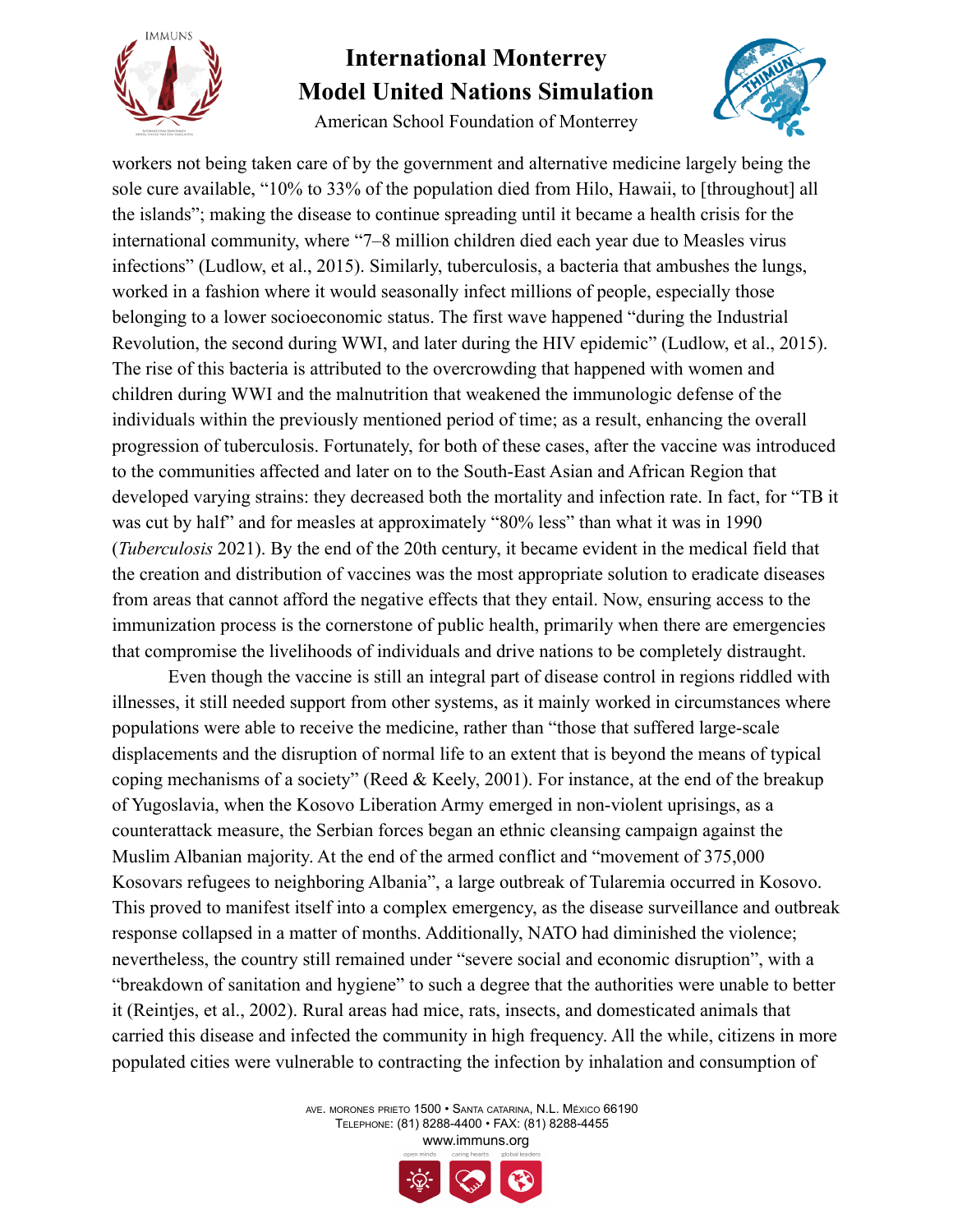

American School Foundation of Monterrey



infectious specks of dust exerted from the water supply that was severely contaminated. On April 14, 2000, Kosovo along with the assistance of the UN, began an epidemiological investigation that found that the treatment to combat Tularemia would be to improve the infrastructure of the homes—pathways to the rodents—educate the traumatized individuals on the basic hygienic protocols in cooking, and encourage them to boil the rubbish-filled water supply. It is this case study among others that laid the foundation for solutions like rain catchment tanks, elimination of pest entry points, as well as others to thrive as widely accepted solutions in times of cataclysm. Despite the notion that there needed to be a type of serum to lessen the outbreak, the most effective results came from areas that had not just been given the resources to distance themselves from the sickness but also were knowledgeable of how to implement them in the future re-emergences.

Most recently, the WHO, along with nations in West Africa, have put an emphasis on "strengthening the preparedness and capacity for timely response to outbreaks and emergencies" for underdeveloped governments (Pheage, 2017). This five-year term plan seeks to nourish the health systems, under the grounds of the health-related Sustainable Development Goals (SDGs), to upgrade the quality of primary health care and decrease the prices to make it affordable to people that are poverty-stricken. Not to forget, with the commonness of corruption in those in charge, WHO officials find it critical to modify who controls the budget and how it is placed in different sectors. During the months of the Ebola epidemic in 2014, "low trust levels contributed to the spread of rumors that the Liberian government had exaggerated or even concocted the Ebola crisis as a way to get access to international funding that could be siphoned off for private uses" (Dupuy & Divjak, 2015). Therefore, a portion of the communities that were infected with Ebola trusted this misinformation and resisted the help of medical personnel, which led a variety of them towards a death that could have been easily prevented. For that reason, full transparency in how the materials are being handled became encouraged, as populations that are reassured that the volunteers and officials are acting on reasonable intentions are not as easily swayed to believe medical conspiracies or resist treatments altogether. Finally, as nations experience the devastating consequences of diseases such as Malaria, Yellow fever, Chikungunya fever, Dengue, African trypanosomiasis, and Onchocerciasis, according to country experts, "defining a clear emergency approach" has the "potential to save millions of lives when disasters strike" (Demissie et al., 2020). Following the 2017 Ebola Outbreak, the Democratic Republic of Congo (DRC) used the research gathered from the previous flare-up to create a national response network that prepared the citizens with information that would prematurely mitigate the number of infections. All in all, "it took 42 days to curtail the Ebola outbreak with only eight total cases and four deaths across the whole of the DRC" (Demissie et al., 2020). The apparent unpreparedness and absence of disease control initiatives in the international community are still

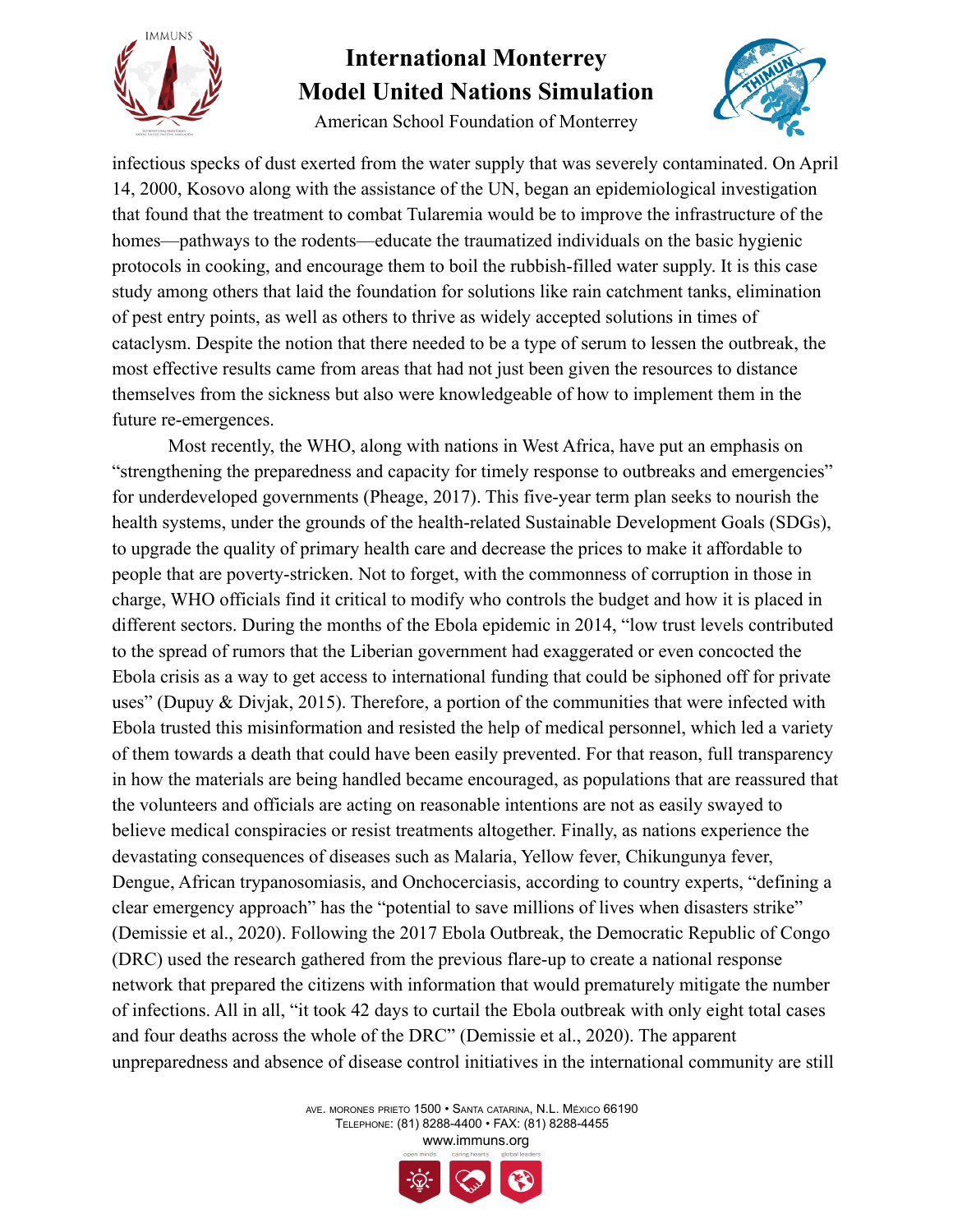

American School Foundation of Monterrey



left to be figured out; however, it is a proposal that has shown efficiency and if looked into, could be a defining factor whether the combination of turmoil and diseases can conclude with order and opportunity, instead of further mayhem.

#### **Historical Case Studies**

### Salmonella in the Caribbean

Salmonella are a group of bacteria that can prompt foodborne disease in humans by eating food that is contaminated with animal feces (Indar-Harrinauth et al., 2001). This food is typically of animal origin such as, but not limited to, eggs, beef, or milk. Symptoms include diarrhea, fever, abdominal cramps, vomiting, bloody diarrhea, nausea, myalgias, and headaches (Indar-Harrinauth et al., 2001). During the mid-1980s, both tourists and locals in the Caribbean began having diarrhea; eventually, salmonella was deemed the cause of it. The disease continued to grow because surveillance systems did not effectively detect what was occurring and at what scale. Their surveillance system consisted of clinician-based reporting which was more often than not, incomplete, inaccurate, and inefficient. The outbreak affected "public health, food safety, agriculture, trade, and tourism" in the Caribbean area (Indar-Harrinauth et al., 2001).

#### Botulism in Argentina

Botulism is an illness that comes from toxins generated by a bacteria called Clostridium botulinum. These toxins most commonly enter a human either when they are infants, through wounds, food, or injections. They affect a human's nerves and cause symptoms such as "descending, symmetrical skeletal muscle weakness, paralysis, and respiratory failure" (Villar, 1999). In January 1998, the capital of Argentina, Buenos Aires, experienced a botulism outbreak. It began with two men who drove buses for the same company and had the same shifts. After conducting a thorough study, Rodrigo Villar, a medical epidemiologist for the Centers for Disease Control and Prevention, found that a rapid-response surveillance and antitoxin release system would have been helpful to distribute antitoxin to patients in Argentina who suffered from botulism (Villar, 1999).

#### Norovirus in Vermont

Noroviruses can be transmitted in many ways such as "contaminated food, person-to-person contact, contaminated environmental surfaces, and airborne droplets of vomitus" (Podewils et al., 2006). They cause approximately 23 million cases of acute gastroenteritis in the United States each year and symptoms include vomiting, diarrhoea and consequent dehydration severe enough to require hospitalization (Podewils et al., 2006). In early February of 2004, people in Vermont who had recently been to a specific swimming facility

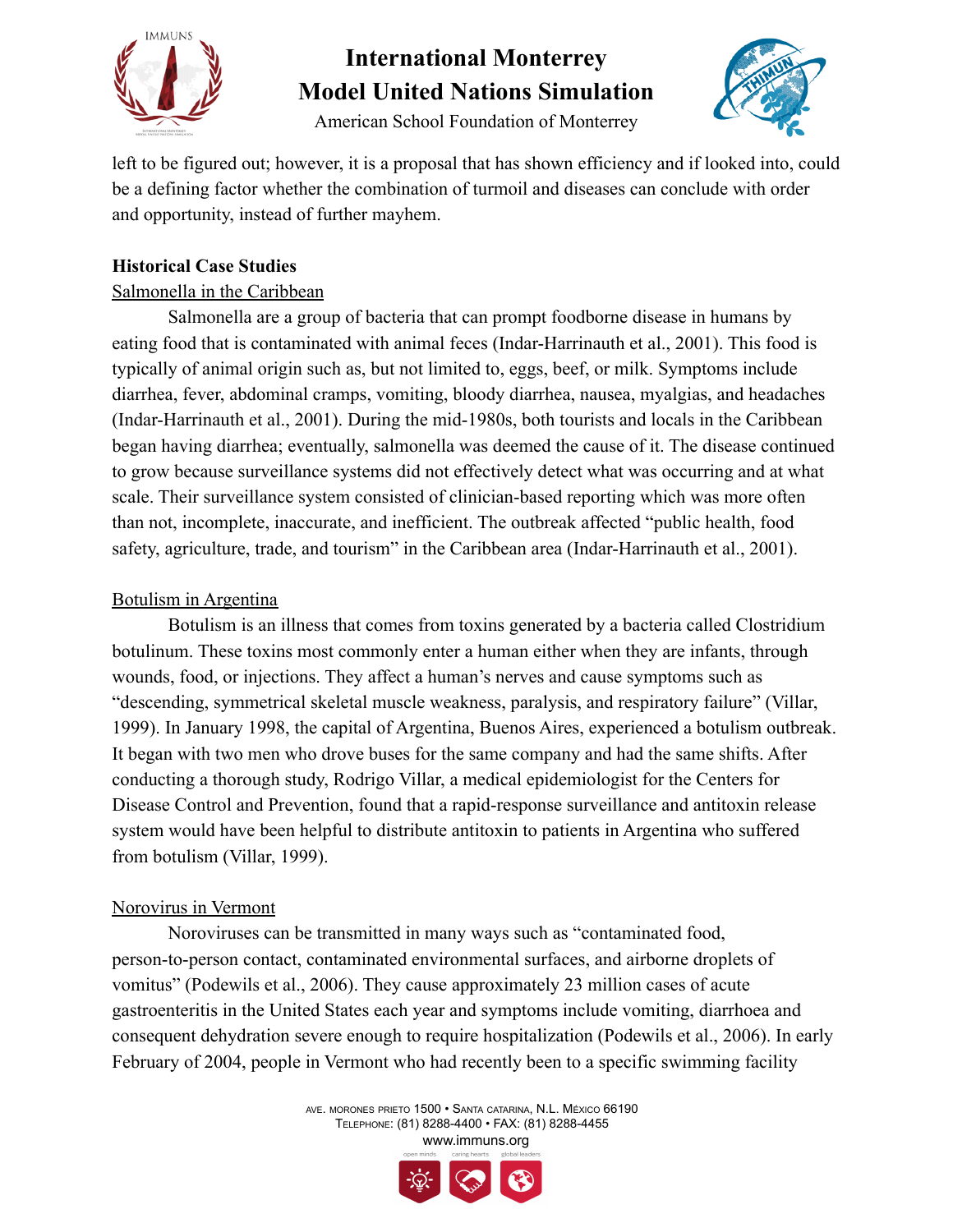

American School Foundation of Monterrey



reported cases of acute gastroenteritis. Eventually, an investigation determined that the facility's chlorine equipment was experiencing failures, their operators did not have sufficient nor quality training, they had unreliable maintenance checks, and their records were not properly kept (Podewils et al., 2006). All of these factors made it easier for their pool's water to be contaminated with norovirus.

#### Ebola in West Africa

In mid-march 2014, the World Health Organization reported cases of the Ebola Virus Disease in Guinea. The disease prompted many symptoms such as fevers, aches, paines, weakness, fatigue, sore throat, diarrhea, hemorrhaging, bleeding or bruising, abdominal pain, and many others (*2014-2016 Ebola ... Africa* 2019). As a result of "weak surveillance systems and poor public health infrastructure", Ebola spread throughout West Africa and even reached countries like Italy, Spain, the United Kingdom, and the United States (*2014-2016 Ebola ... Africa* 2019). The disease was circulating in crowded urban areas and there was a clear conflict between "infection control practices and prevailing cultural and traditional practices" in the region (*2014-2016 Ebola ... Africa* 2019). The outbreak was eventually contained via prevention programs and the implementation of policies all over the globe.

#### **Past UN Actions**

To try and eradicate these issues, the World Health Organization has created a branch called the Division of Programmes for Disease Control, which aids in trying to prevent infectious diseases from spreading. This division works out of the WHO country offices and focuses on three main areas. The first area is ending communicable diseases, which include Tuberculosis, HIV/AIDS and other vector borne and neglected tropical diseases. The second area focuses on eliminating diseases that are preventable by vaccines, as well as reducing the number of new infections by improving the availability of said vaccines. The final area works on treating the people that are affected by these diseases and others affected by mental health issues (Giang Tran, 2021). Throughout its time working, the program has been able to eliminate leprosy, and "is close to eliminating measles, maternal and neonatal tetanus, malaria, lymphatic filariasis and blinding trachoma regionally" (Giang Tran, 2021). The DCE coordinates with experts on topics like diarrhoeal diseases, malaria, acute respiratory infections, tuberculosis, HIV, water and sanitation, and child health to ensure that these problems are tackled with the help of experts. These specialists set technical standards in communicable disease control and they are able to provide technical support in severe situations and as they continue to evolve.

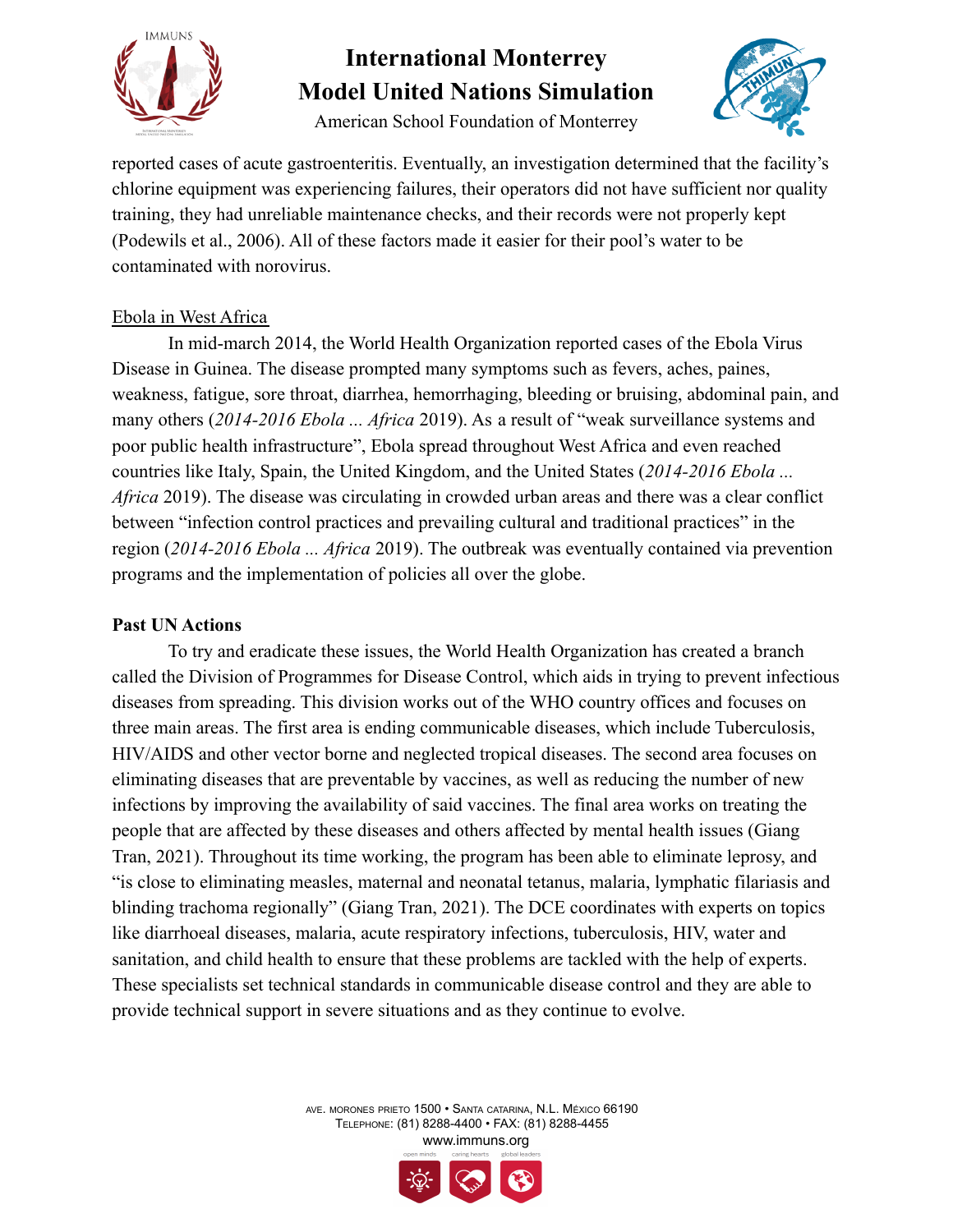

American School Foundation of Monterrey



### **IV. Key Players and Points of View**

#### The United States of America

The United States' government agency that concerns itself with disease control is the Centers for Disease Control and Prevention, also known as the CDC. However, according to an article published in USA Today, "a survey, conducted by the Robert Wood Johnson Foundation and Harvard T.H. Chan School of Public Health," demonstrates that the ratings of the public health system have dropped from "43% in 2009 to 34% in 2021" (Rodriguez, 2021). This is clearly reflected in how the US handled the COVID-19 pandemic. For starters, when the pandemic started to become a problem in the US, the CDC did not take a central role in controlling the situation: the Public Health department of the country did not enforce any regulations during the pandemic. Moreover, the governors of each state took their own approach to handle the situation; the difference in responses to the situation caused a variety of results—some positive and others negative (*The United States ... response* 2020). However, around the start of the COVID-19 pandemic, on March 21, 2020, the US closed its border to prevent the spread of the disease. This strategy was implemented by countries all over the world in an effort to prevent the spread from or to the country (*Travel restrictions - Fact Sheet* 2021). People from the US have also contributed to the World Health Organization in order to make the world a healthier place: during the 2016-2017 period, the US was the number one donor to WHO, investing over 945.6 million dollars (*The United States ... Health* n.d.).

#### The Democratic Republic of Congo

The International Organization for Migration (IOM) has worked with the Democratic Republic of Congo (DRC) to create a crisis response plan for the country, which includes the "monitoring of population mobility to inform outbreak preparedness and response" (*Democratic Republic of ... 2021* 2021). Some of the main objectives of this response plan are: saving lives and responding to humanitarian assistance, addressing the drivers and long term impacts of the crisis, and strengthening preparedness and prevention (*Democratic Republic of ... 2021* 2021). The COVID-19 pandemic placed pressure on the government, seeing as the country had very "limited infrastructure and basic social services" (*Democratic Republic of ... 2021* 2021). The DRC experienced 9.8 million people in need of humanitarian assistance, while also reporting 3,201 cases of cholera in the time between January and October of 2021 (*UNICEF Democratic Republic ... 2021* 2021). The World Health Organization has been working with the Alliance for International Medical Action (ALIMA), who "support 13 health centers and three district hospitals"; all of which are hosting multiple internally displaced persons (*Strategic Response and ... Congo* 2018). Overall, the DRC still needs to work on improving its healthcare infrastructure

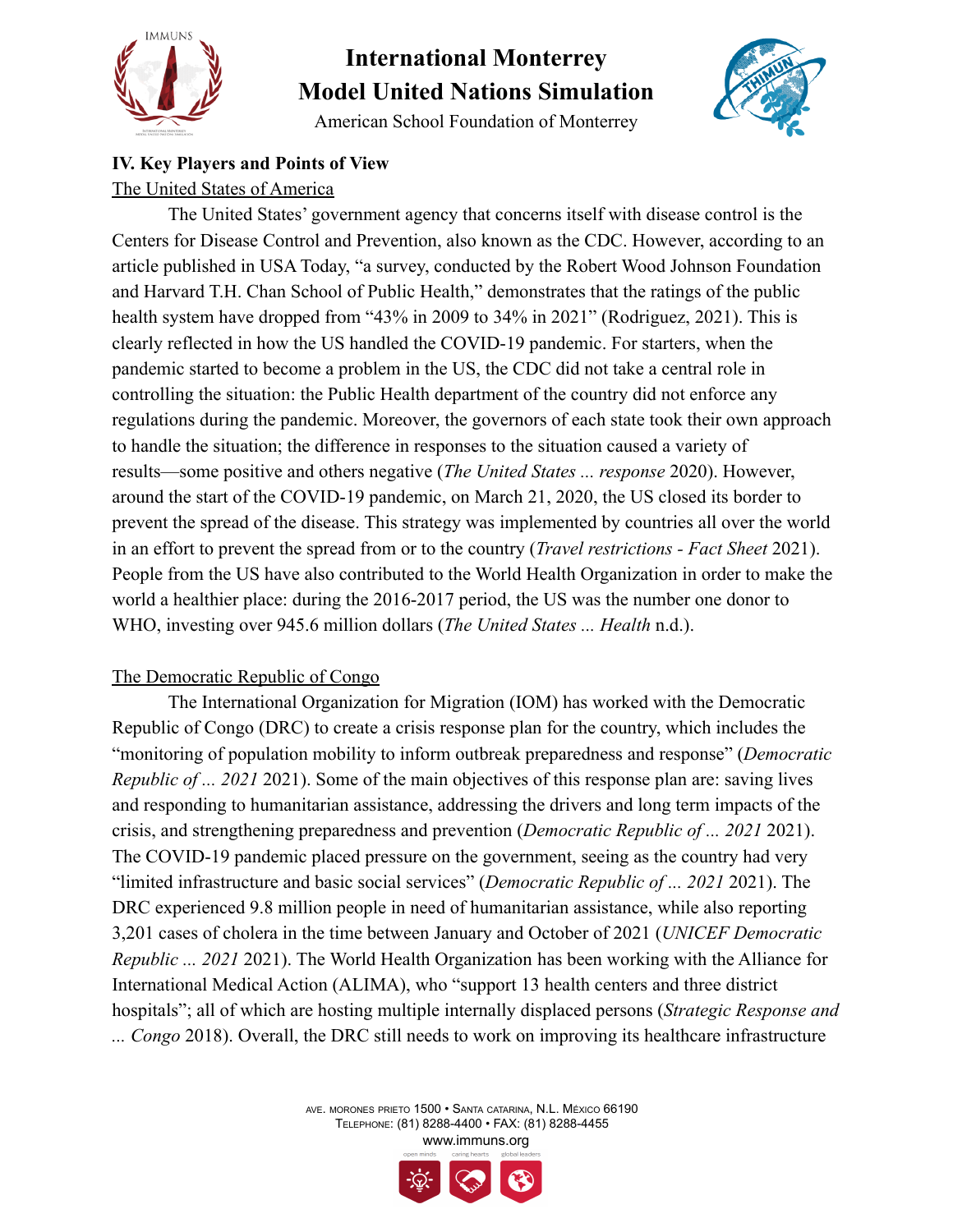



American School Foundation of Monterrey

and it must keep polishing its crisis response plans in order to guarantee the safety and wellbeing of all people in the midst of possible future crises.

### Belgium

Belgium's health system is a shared responsibility between the federal government and all of the entities within it. Federal authorities regulate and finance the compulsory health insurance, hospital budgets, and define the qualifications for medical personnel, as well as regulate the price of pharmaceuticals. Meanwhile, the provinces are in charge of the "financing of health infrastructure and medico-technical services, the definition of recognition norms for hospitals, health promotion and prevention, health workforce planning, maternity and child health care, social services, coordination in primary care, elderly care, mental health care, and long-term care" (Parmenov, 2016). Currently, Belgium runs checks on all people that arrive from countries where there is widespread of a disease. Such a process involves "intensive collaboration" between all parties involved, including airports, airlines, and health authorities (Tsolova & Fraser, 2015). Adding on, the country has hospitals for specific treatments such as Ebola; the structures of these hospitals were modified to increase isolation and protection. In 2017, Belgium had a healthcare expenditure of 10.3%, one of the highest in the European Region, and equivalent to \$5,119 USD per capita (*Belgium HiT (2020)* 2021). Overall, Belgium has a great investment in the healthcare system and has implemented prevention measures throughout the entire country.

#### China

China has the Public Health Emergency Center (PHEC), which leads the country's preparedness and response activities. Its main mission is to "reduce the impacts of emergencies by preparing systematically for public health threats and responding effectively" (*Health Emergency* n.d.). This organization is a subsidiary of the Chinese National Center for Chronic and Noncommunicable Disease Control and Prevention (NCNCD), which is in charge of creating a safe environment and promotes health through the prevention and control of disease (*Chinese Center for ... (NCNCD)* n.d.). At the beginning of the COVID-19 outbreak, the government implemented a "series of policies to control infectious disease" (Li et al., 2021). Overall, it was found that strong and capable leadership was a key aspect of controlling the spread of the disease. Likewise, coordinated action between the central government and local governments showed to be beneficial when dealing with this crisis. In other words, the Chinese medical and political infrastructure is set up in such a way that it can respond to the outbreak of diseases rapidly, as long as the central and local governments are able to coordinate their response.

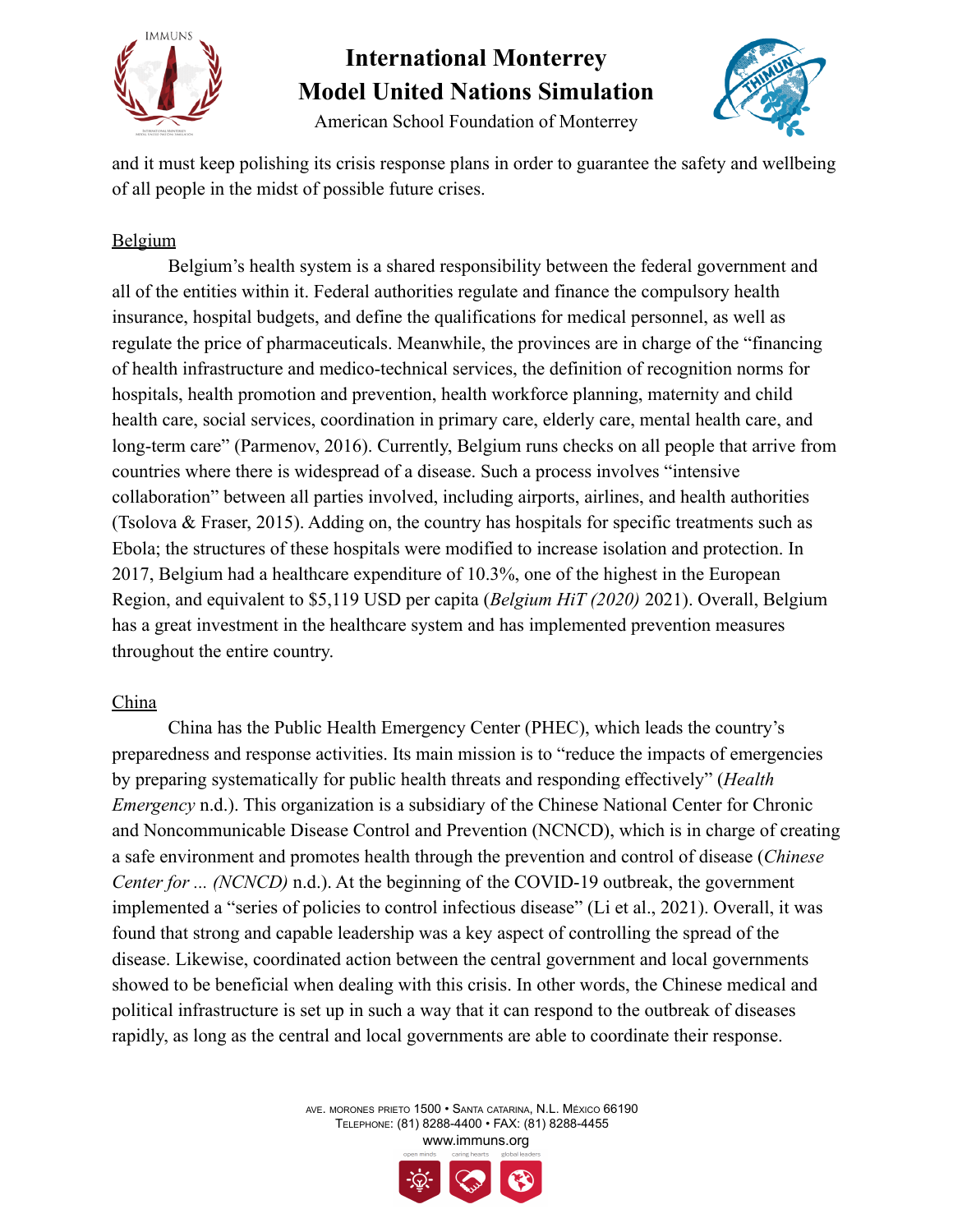

American School Foundation of Monterrey



#### **V. Possible Solutions**

For decades, disease control has been a demanding issue. The conflict has been around for a while causing more information to be collected and has helped develop multiple solutions. The first solution is improving surveillance and establishing an Early Warning, Alert and Response Network (EWARN). EWARN is comprised of a network of health partners that report and collect surveillance of specific epidemic-prone diseases. This helps detect the epidemic disease quicker and therefore avoids the possibility of spread. As diseases are detected, an alarm system goes off. Every disease has a different threshold; when the threshold is overpassed, the alarm goes off. There are two types of alerts—one of them, and the most important, is an immediate alert signal, which is activated once the threshold is overpassed and is labeled as a possible crisis. Subsequently, an immediate investigation of the situation is conducted. This is done in the early stages of the disease spread to avoid any further conflicts.

Secondly, implementing a system for weekly reporters would benefit and decrease the spread of any new arisen diseases. If the disease is discovered on time, it would be much easier to reduce and control. Therefore, having a systematic storage of weekly reports would help avoid increased spread and save many lives. Additionally, a Country Epidemiological Profile is a document in which the effects of certain diseases and viruses on a population are recorded. Every country has a document with the specific diseases pertaining to and affecting their population. By having these profiles, it would be easier to detect and therefore prevent diseases. If the authorities already know that a certain country is being affected by a disease, actions can be taken much faster and ultimately reduce the burden of the spread. Lastly, strengthening local and global partnerships is extremely important. Countries that have established relationships with non-governmental organizations, UN Agencies, and academic institutions, are likely to have more resources to combat disease outbreaks during a crisis. To create a thorough and pertinent resolution paper, member-states must work together and craft solutions that address disease control in humanitarian emergencies from multiple perspectives.

#### **VI. Current Status**

Global disease control and prevention is and will continue to be a demanding and critical task. Today, the World Health Organization continues to act against this pressing issue, but it is not enough. In partnership with the Programme on Disease Control in Humanitarian Emergencies (DCE), WHO aims to reduce the excess morbidity and mortality caused by infectious diseases in humanitarian crises. The DCE coordinates the Communicable Diseases Working Group on Emergencies (CD-WGE), which sets technical standards for communicable disease control while providing rapid support in acute, global emergencies. In 2016, the United

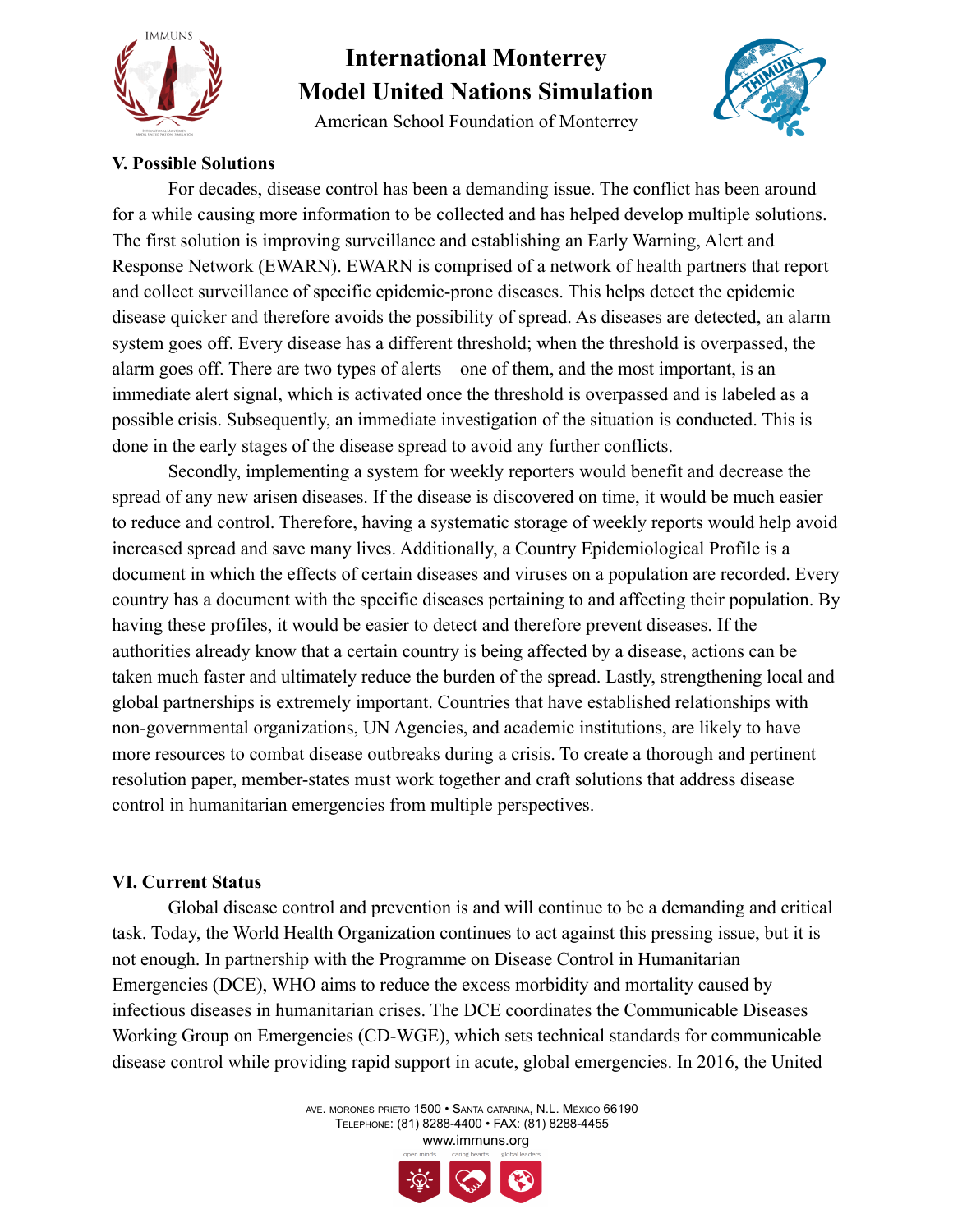

American School Foundation of Monterrey



Nations Office for the Coordination of Humanitarian Affairs estimated that 125 million people needed humanitarian assistance, but that number is constantly changing (Boyd et al., 2017). Today, the amount of people affected by humanitarian emergencies each year is unprecedented, and thus, controlling diseases in these situations is extremely difficult. Moreover, now more than ever, political instability and weak governance exacerbate these emergencies' effects on communities, creating what the WHO defines as "complex emergencies" (Boyd et al., 2017). The Center for Disease Control and Prevention leads the development and understanding of epidemiology and the effects of humanitarian and complex emergencies. Their work began in 1968, during the war-induced famine in West Africa. The CDC continues working on humanitarian crises through its humanitarian emergency response branch, the Emergency Response and Recovery Branch (ERRB), in hopes of adapting to and addressing new threats to global health security (Boyd et al., 2017).

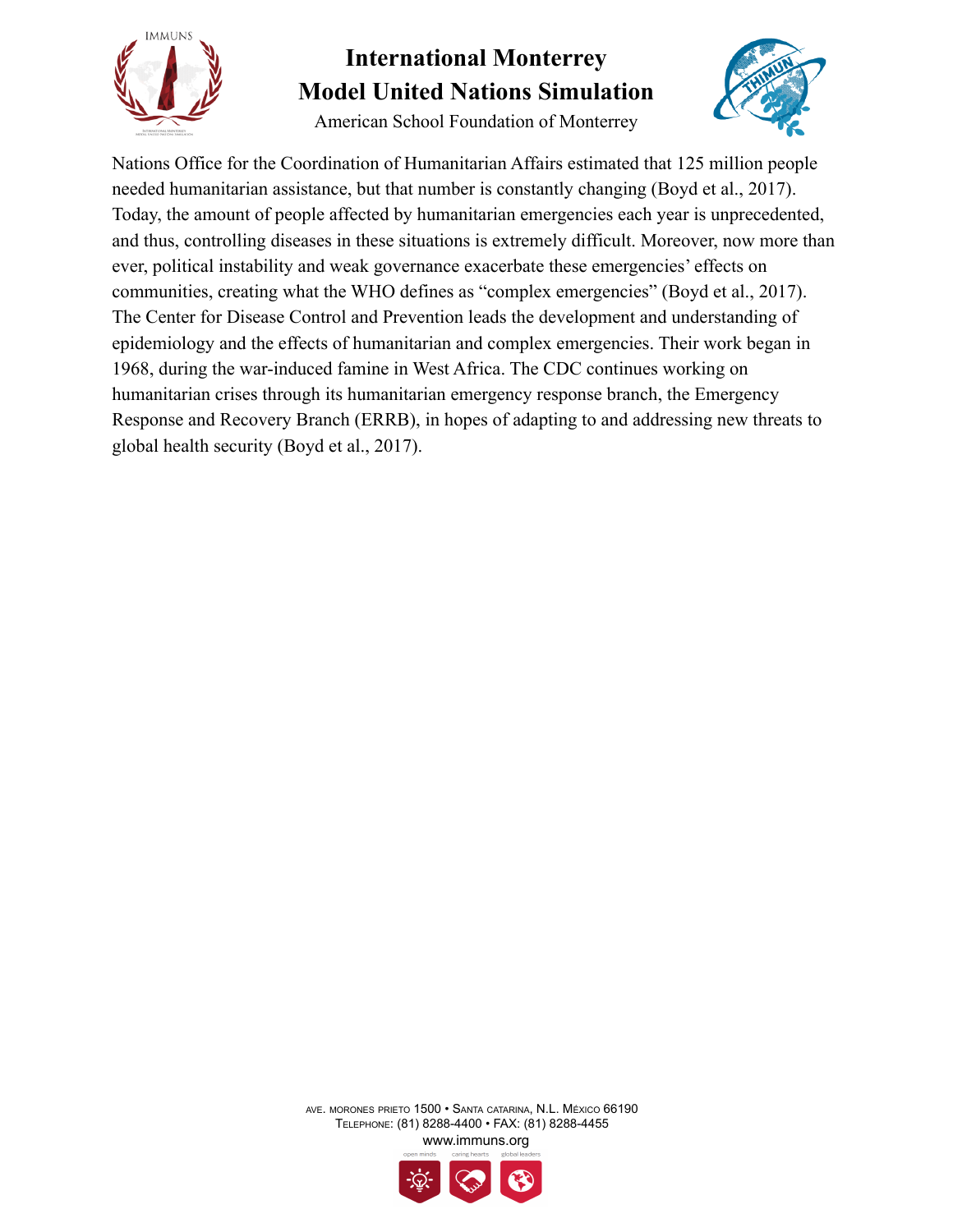

American School Foundation of Monterrey



#### **VII. Bibliography**

American Association for the Advancement of Science. (2020, April 1). *The United States leads in coronavirus cases, but not pandemic response*. Science News. [https://www.science.org](https://www.science.org/content/article/united-states-leads-coronavirus-cases-not-pandemic-response) [/content/article/united-states-leads-coronavirus-cases-not-pandemic-response.](https://www.science.org/content/article/united-states-leads-coronavirus-cases-not-pandemic-response)

- Boyd, A. T., Cookson, S. T., Anderson, M., Bilukha, O. O., Brennan, M., Handzel, T., Hardy, C., Husain, F., Cardozo, B. L., Colorado, C. N., Shahpar, C., Talley, L., Toole, M., & Gerber, M. (2017). Centers for Disease Control and Prevention Public Health Response to Humanitarian Emergencies, 2007–2016. *Emerging Infectious Diseases*, *23*(13). [https://doi.org/10.3201/eid2313.170473.](https://doi.org/10.3201/eid2313.170473)
- Centers for Disease Control and Prevention. (2019, March 8). *2014-2016 Ebola Outbreak in West Africa*. Centers for Disease Control and Prevention. [https://www.cdc.gov/vhf/ebola/](https://www.cdc.gov/vhf/ebola/history/2014-2016-outbreak/index.html?CDC_AA_refVal=https%3A%2F%2Fwww.cdc.gov%2Fvhf%2Febola%2Foutbreaks%2F2014-west-africa%2Findex.html) [history/2014-2016-outbreak/index.html?CDC\\_AA\\_refVal=https%3A%2F%2F](https://www.cdc.gov/vhf/ebola/history/2014-2016-outbreak/index.html?CDC_AA_refVal=https%3A%2F%2Fwww.cdc.gov%2Fvhf%2Febola%2Foutbreaks%2F2014-west-africa%2Findex.html)www.cdc. gov%2Fvhf%2Febola%2Foutbreaks%2F2014-west-africa%2Findex.html.
- Demissie, B., Holt, T., Kimeu, M., Sunny Sun, Y., & Okebukola, P. (2020, June 12). *Acting now to strengthen Africa's Health Systems*. McKinsey & Company. [https://www.mckinsey.](https://www.mckinsey.com/featured-insights/middle-east-and-africa/acting-now-to-strengthen-africas-health-systems) [com/featured-insights/middle-east-and-africa/acting-now-to-strengthen-africas-health-sys](https://www.mckinsey.com/featured-insights/middle-east-and-africa/acting-now-to-strengthen-africas-health-systems) [tems.](https://www.mckinsey.com/featured-insights/middle-east-and-africa/acting-now-to-strengthen-africas-health-systems)
- Devex International Development. (n.d.). *Chinese Center for Disease Control and Prevention (NCNCD)*. Devex International Development. [https://www.devex.com/organizations/chi](https://www.devex.com/organizations/chinese-center-for-disease-control-and-prevention-ncncd-52496) [nese-center-for-disease-control-and-prevention-ncncd-52496](https://www.devex.com/organizations/chinese-center-for-disease-control-and-prevention-ncncd-52496).
- Dupuy, K., & Divjak, B. (2015, March). *Ebola and corruption: Overcoming critical governance challenges in a crisis situation*. U4 Anti-Corruption Resource Centre. [https://www.u4.no/](https://www.u4.no/publications/ebola-and-corruption-overcoming-critical-governance-challenges-in-a-crisis-situation.pdf) [publications/ebola-and-corruption-overcoming-critical-governance-challenges-in-a-crisis](https://www.u4.no/publications/ebola-and-corruption-overcoming-critical-governance-challenges-in-a-crisis-situation.pdf)[situation.pdf](https://www.u4.no/publications/ebola-and-corruption-overcoming-critical-governance-challenges-in-a-crisis-situation.pdf).

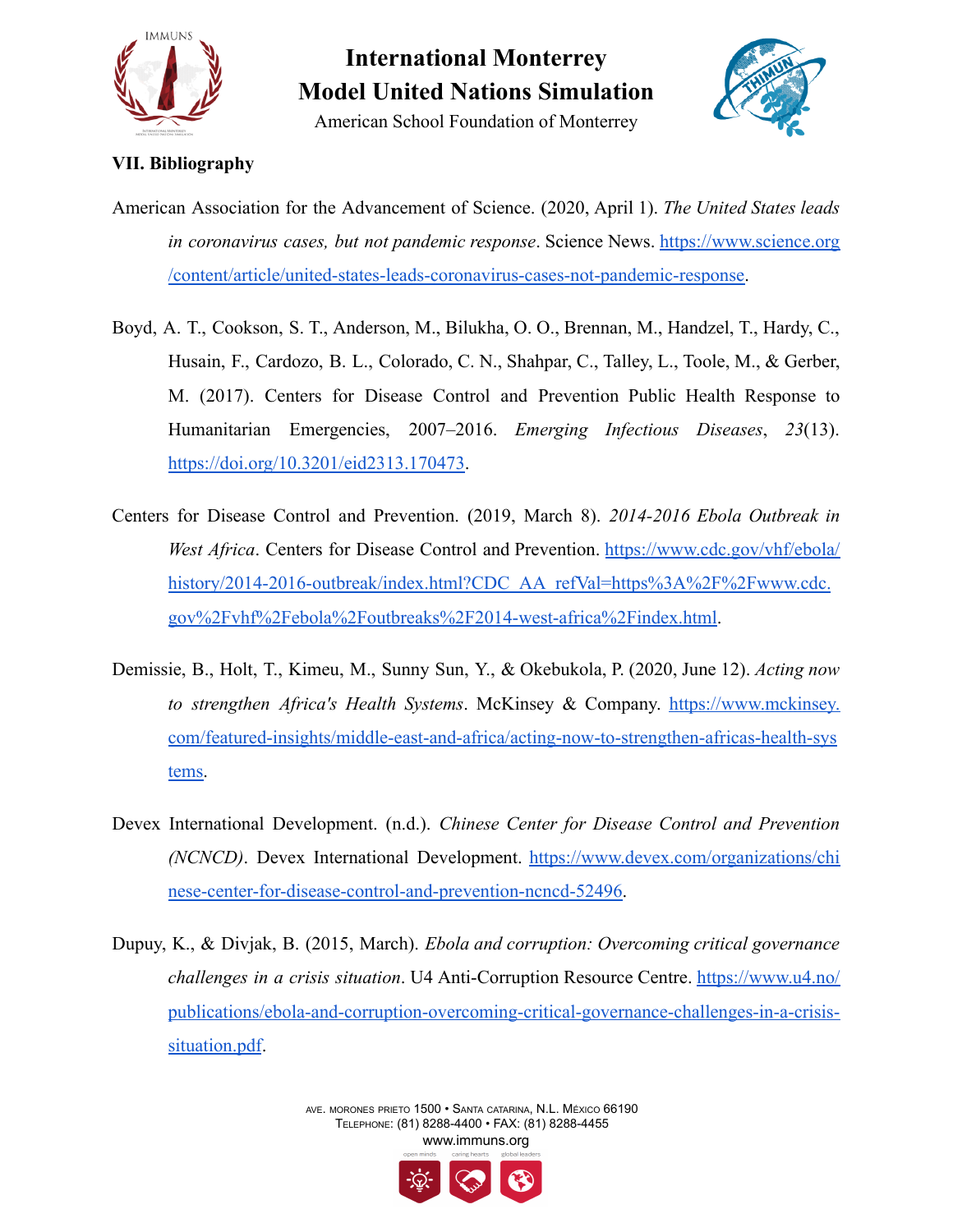



American School Foundation of Monterrey

- Encyclopædia Britannica, Inc. (2021, April 27). *Cause and outbreak*. Encyclopædia Britannica. <https://www.britannica.com/event/Black-Death/Cause-and-outbreak>.
- Hammer, C. C., Brainard, J., & Hunter, P. R. (2018). Risk factors and risk factor cascades for communicable disease outbreaks in complex humanitarian emergencies: A qualitative systematic review. *BMJ Global Health*, *3*(4). [https://doi.org/10.1136/bmjgh-2017-000](https://doi.org/10.1136/bmjgh-2017-000647) [647](https://doi.org/10.1136/bmjgh-2017-000647).
- Harper, K. (2020, March 11). *What Makes Viruses Like COVID-19 Such a Risk for Human Beings? The Answer Goes Back Thousands of Years*. Time. [https://time.com/5800558/](https://time.com/5800558/coronavirus-human-civilization/) [coronavirus-human-civilization/.](https://time.com/5800558/coronavirus-human-civilization/)
- Humanitarian Coalition. (2021). *What is a humanitarian emergency?* Humanitarian Coalition. <https://www.humanitariancoalition.ca/what-is-a-humanitarian-emergency>.
- Iberdrola S.A. (2021). *What are the largest humanitarian crises in the planet today?* Iberdrola. [https://www.iberdrola.com/social-commitment/humanitarian-crises-causes-effects-solutio](https://www.iberdrola.com/social-commitment/humanitarian-crises-causes-effects-solutions) [ns.](https://www.iberdrola.com/social-commitment/humanitarian-crises-causes-effects-solutions)
- Indar-Harrinauth, L., Daniels, N., Prabhakar, P., Brown, C., Baccus-Taylor, G., Comissiong, E., & Hospedales, J. (2001). Emergence of Salmonella enteritidis Phage Type 4 in the Caribbean: Case-Control Study in Trinidad and Tobago, West Indies. *Clinical Infectious Diseases*, *32*(6), 890–896. [https://doi.org/10.1086/319344.](https://doi.org/10.1086/319344)
- International Planned Parenthood Federation. (2021, September 2). *Why are women and girls the worst affected by humanitarian crises?* International Planned Parenthood Federation. <https://www.ippf.org/blogs/why-are-women-and-girls-worst-affected-humanitarian-crises>.
- Li, L., Zhang, S., Wang, J., Yang, X., & Wang, L. (2021). Governing public health emergencies during the coronavirus disease outbreak: Lessons from four Chinese cities in the first wave. *Urban Studies*. <https://doi.org/https://doi.org/10.1177/00420980211049350>.

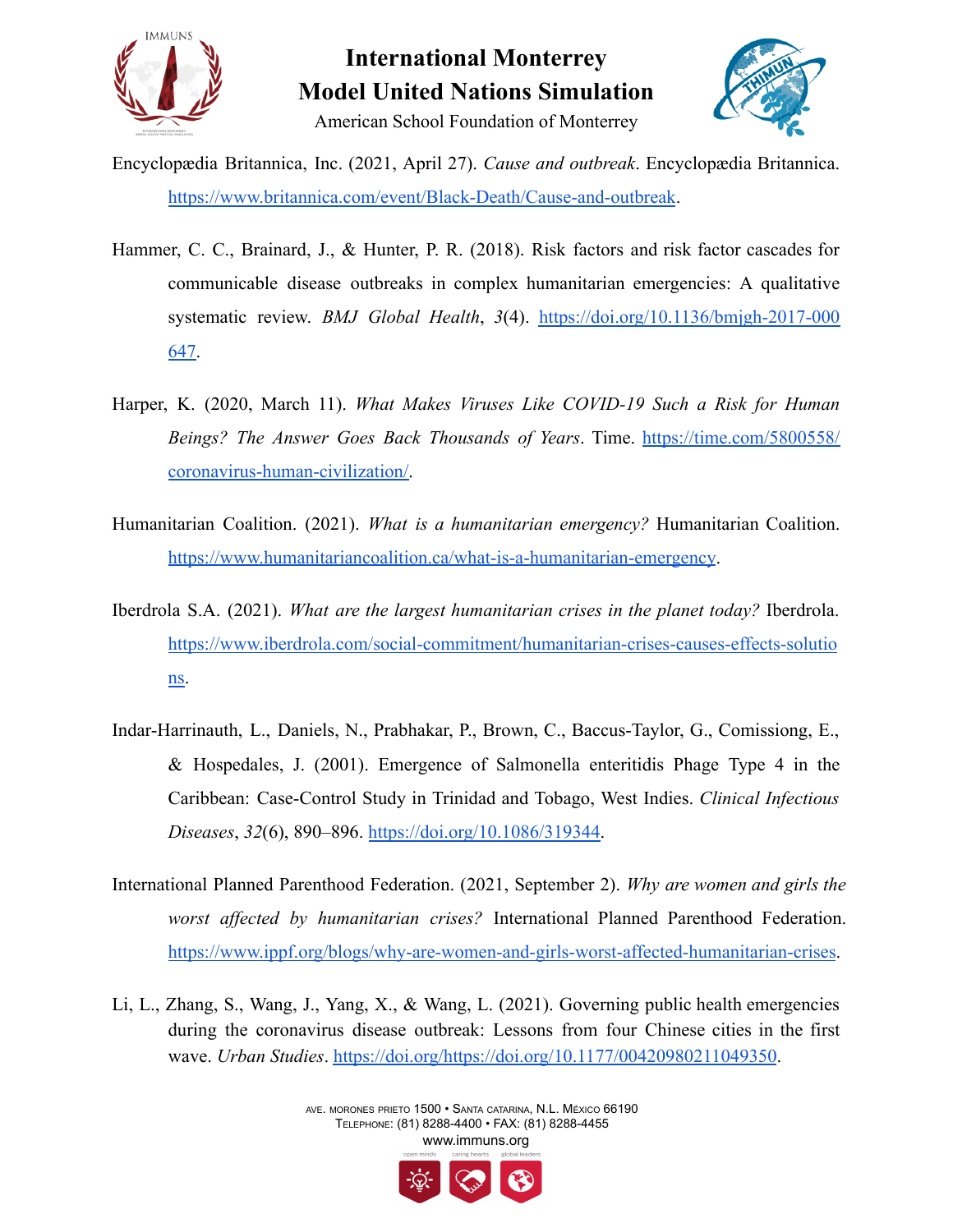



- Ludlow, M., McQuaid, S., Milner, D., de Swart, R. l, & Duprex, W. P. (2015). Pathological consequences of systemic measles virus infection. *The Journal of Pathology*, *235*(2), 253–265. [https://doi.org/https://doi.org/10.1002/path.4457.](https://doi.org/https://doi.org/10.1002/path.4457)
- Parmenov, P. (2016). *Country cooperation strategy: WHO - Belgium 2016 - 2022*. [https://www.](https://www.euro.who.int/__data/assets/pdf_file/0009/329778/CCS-Belgium-2016-2022-en.pdf) euro.who.int/ data/assets/pdf\_file/0009/329778/CCS-Belgium-2016-2022-en.pdf.
- Pheage, T. (2017, March). *We can improve health systems in Africa*. United Nations. [https://www.un.org/africarenewal/magazine/december-2016-march-2017/we-can-improve](https://www.un.org/africarenewal/magazine/december-2016-march-2017/we-can-improve-health-systems-africa) [-health-systems-africa.](https://www.un.org/africarenewal/magazine/december-2016-march-2017/we-can-improve-health-systems-africa)
- Podewils, L. J., Zanardi Blevins, L., Hagenbuch, M., Itani, D., Burns, A., Otto, C., Blanton, L., Adams, S., Monroe, S. S., Beach, M. J., & Widdowson, M. (2006). Outbreak of norovirus illness associated with a swimming pool. *Epidemiology and Infection*, *135*(5), 827–833. [https://doi.org/10.1017/s0950268806007370.](https://doi.org/10.1017/s0950268806007370)
- Reed, H. E., & Keely, C. B. (2001). *Forced Migration & Mortality*. National Academies Press (US). [https://www.ncbi.nlm.nih.gov/books/NBK223340/.](https://www.ncbi.nlm.nih.gov/books/NBK223340/)
- Reintjes, R., Dedushaj, I., Gjini, A., Jorgensen, T. R., Cotter, B., Lieftucht, A., D'Ancona, F., Denis, D. T., Kosoy, M. A., Mulliqi-Osmani, G., Grunow, R., Kalaveshi, A., Gashi, L., & Humolli, I. (2002). Tularemia Outbreak Investigation in Kosovo: Case Control and Environmental Studies. *Emerging Infectious Diseases*, *8*(1), 69–73. [https://doi.org/10.](https://doi.org/10.3201/eid0801.010131) [3201/eid0801.010131.](https://doi.org/10.3201/eid0801.010131)
- Rodriguez, A. (2021, May 13). *Many Americans don't trust their public health system during COVID-19 pandemic, survey shows*. USA Today. [https://www.usatoday.com/story/news/](https://www.usatoday.com/story/news/health/2021/05/13/cdc-fda-american-opinion-public-health-system-suffers-amid-covid/5054439001/) [health/2021/05/13/cdc-fda-american-opinion-public-health-system-suffers-amid-covid/50](https://www.usatoday.com/story/news/health/2021/05/13/cdc-fda-american-opinion-public-health-system-suffers-amid-covid/5054439001/) [54439001/](https://www.usatoday.com/story/news/health/2021/05/13/cdc-fda-american-opinion-public-health-system-suffers-amid-covid/5054439001/).

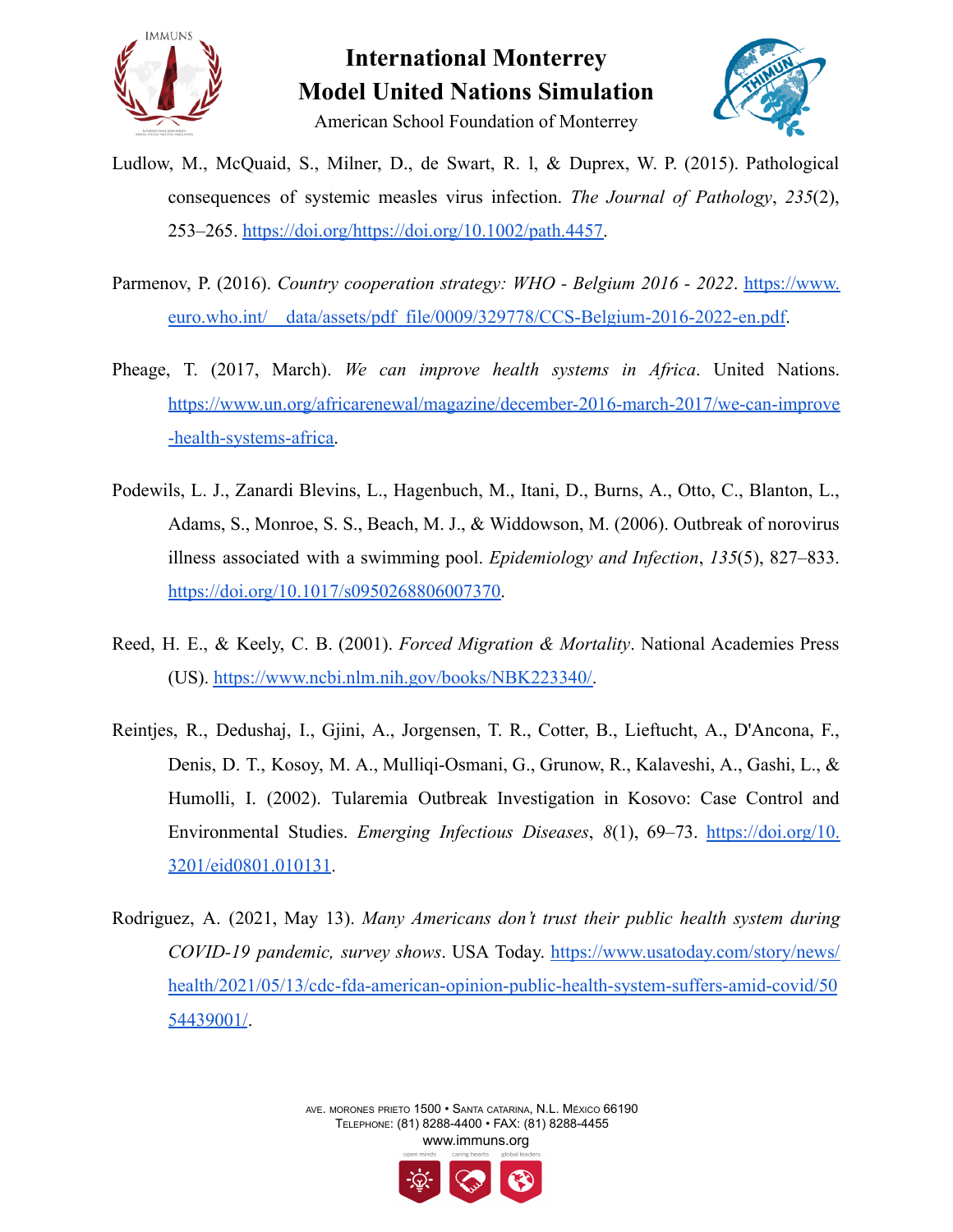



Seven, J. (2020, April 16). *The Black Death: A Timeline of the Gruesome Pandemic*. History. <https://www.history.com/news/black-death-timeline>.

- The Chinese Government. (n.d.). *Health Emergency*. Chinese Center For Disease Control And Prevention. [https://www.chinacdc.cn/en/aboutus/orc\\_9348/.](https://www.chinacdc.cn/en/aboutus/orc_9348/)
- The College of Physicians of Philadelphia. (2021). *All Timelines Overview*. The History of Vaccines. [https://www.historyofvaccines.org/timeline/all.](https://www.historyofvaccines.org/timeline/all)
- The United States Government. (2021, July 21). *Travel restrictions - Fact Sheet*. U.S. Embassy & Consulates in Mexico. [https://mx.usembassy.gov/travel-restrictions-fact-sheet/#:~:text](https://mx.usembassy.gov/travel-restrictions-fact-sheet/#:~:text=The%20United%20States%20will%20temporarily,effect%20on%20March%2021%2C%202020) [=The%20United%20States%20will%20temporarily,effect%20on%20March%2021%2C](https://mx.usembassy.gov/travel-restrictions-fact-sheet/#:~:text=The%20United%20States%20will%20temporarily,effect%20on%20March%2021%2C%202020)  $\frac{6202020}{20}$
- Tsolova, S., & Fraser, G. (2015, March 19). *Public health emergency preparedness for cases of viral haemorrhagic fever (Ebola) in Belgium: a peer review*. European Centre for Disease Prevention and Control. [https://www.ecdc.europa.eu/sites/default/files/media/en/publica](https://www.ecdc.europa.eu/sites/default/files/media/en/publications/Publications/ebola-preparedness-belgium.pdf) [tions/Publications/ebola-preparedness-belgium.pdf](https://www.ecdc.europa.eu/sites/default/files/media/en/publications/Publications/ebola-preparedness-belgium.pdf).
- United Nations International Children's Emergency Fund. (2021, October 18). *UNICEF Democratic Republic of the Congo Humanitarian Situation Report No. 4 for April 2021*. ReliefWeb. [https://reliefweb.int/report/democratic-republic-congo/unicef-democratic-rep](https://reliefweb.int/report/democratic-republic-congo/unicef-democratic-republic-congo-humanitarian-situation-report-18) [ublic-congo-humanitarian-situation-report-18.](https://reliefweb.int/report/democratic-republic-congo/unicef-democratic-republic-congo-humanitarian-situation-report-18)
- United Nations Migration. (2021). *Democratic Republic of the Congo Crisis Response Plan* 2021. ReliefWeb. [https://reliefweb.int/sites/reliefweb.int/files/resources/2021\\_Democrati](https://reliefweb.int/sites/reliefweb.int/files/resources/2021_Democratic_Republic_of_the_Congo_Crisis_Response_Plan_2021.pdf) [c\\_Republic\\_of\\_the\\_Congo\\_Crisis\\_Response\\_Plan\\_2021.pdf.](https://reliefweb.int/sites/reliefweb.int/files/resources/2021_Democratic_Republic_of_the_Congo_Crisis_Response_Plan_2021.pdf)
- United Nations Office for the Coordination of Humanitarian Affairs. (2021). Global Humanitarian Overview 2021. <https://gho.unocha.org/>.

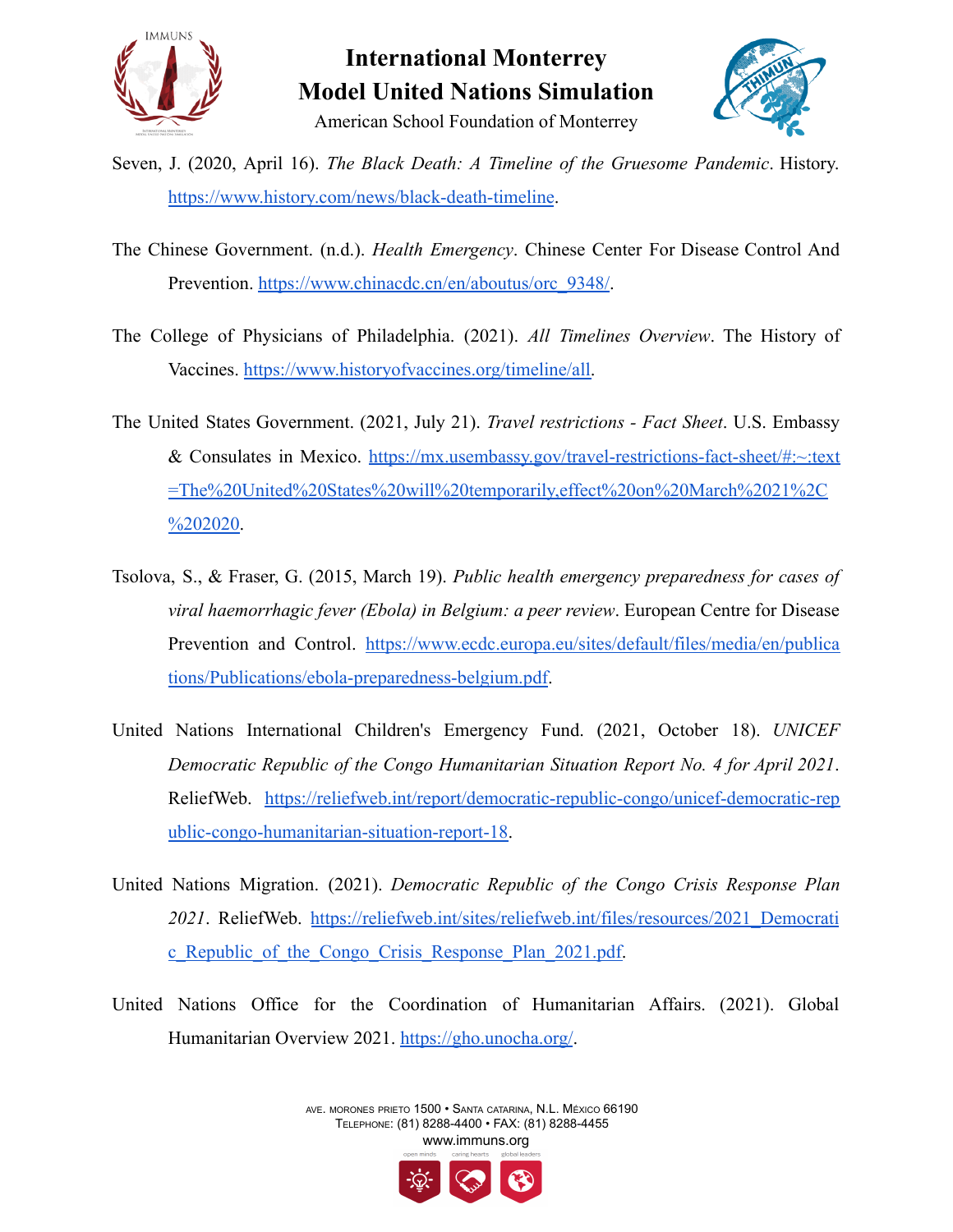



American School Foundation of Monterrey

- Villar, R. G. (1999). Outbreak of Type A Botulism and Development of a Botulism Surveillance and Antitoxin Release System in Argentina. *JAMA*, *281*(14), 1334–1340. <https://doi.org/10.1001/jama.281.14.1334>.
- World Health Organization. (n.d.). *The United States of American and the World Health Organization: Partners in Global Health*. World Health Organization. [https://www.who.](https://www.who.int/about/funding/contributors/usa) [int/about/funding/contributors/usa.](https://www.who.int/about/funding/contributors/usa)
- World Health Organization. (n.d.). *What we do*. World Health Organization. [https://www.who.int](https://www.who.int/about/what-we-do) [/about/what-we-do.](https://www.who.int/about/what-we-do)
- World Health Organization. (2006). *Disease control in humanitarian emergencies*. World Health Organization. [https://www.who.int/diseasecontrol\\_emergencies/NewFlyeA3.pdf](https://www.who.int/diseasecontrol_emergencies/NewFlyeA3.pdf).
- World Health Organization. (2018, March). *Strategic Response and Operations Plan: Democratic Republic of the Congo*. World Health Organization. [https://www.who.int/](https://www.who.int/emergencies/crises/cod/drc-joint-strategic-response-plan-march2018.pdf) [emergencies/crises/cod/drc-joint-strategic-response-plan-march2018.pdf.](https://www.who.int/emergencies/crises/cod/drc-joint-strategic-response-plan-march2018.pdf)
- World Health Organization. (2020, December). *Global Humanitarian Response Plan COVID-19*. World Health Organization. [https://www.who.int/health-cluster/news-and-events/news/](https://www.who.int/health-cluster/news-and-events/news/GHRP-COVID-19-July-2020-final.pdf?ua=1) [GHRP-COVID-19-July-2020-final.pdf?ua=1](https://www.who.int/health-cluster/news-and-events/news/GHRP-COVID-19-July-2020-final.pdf?ua=1).
- Giang Tran, H. T. (2021). *Division of Programmes for Disease Control*. World Health Organization. [https://www.who.int/westernpacific/about/how-we-work/communicable](https://www.who.int/westernpacific/about/how-we-work/communicable-diseases)[diseases](https://www.who.int/westernpacific/about/how-we-work/communicable-diseases).
- World Health Organization. (2021). *Information and rules of procedure*. World Health Organization. [https://apps.who.int/gb/gov/en/information\\_rule\\_wha\\_en.html](https://apps.who.int/gb/gov/en/information_rule_wha_en.html).
- World Health Organization. (2021, February 3). *Belgium HiT (2020)*. World Health Organization. [https://www.euro.who.int/en/countries/belgium/publications/belgium-hit-](https://www.euro.who.int/en/countries/belgium/publications/belgium-hit-2020#:~:text=Health%20expenditure%20in%20Belgium%20is%20high%20at%20over%2010%25%20of%20GDP&text=Current%20health%20expenditure%20as%20a,capita%20was%20US%24PPP%205119)